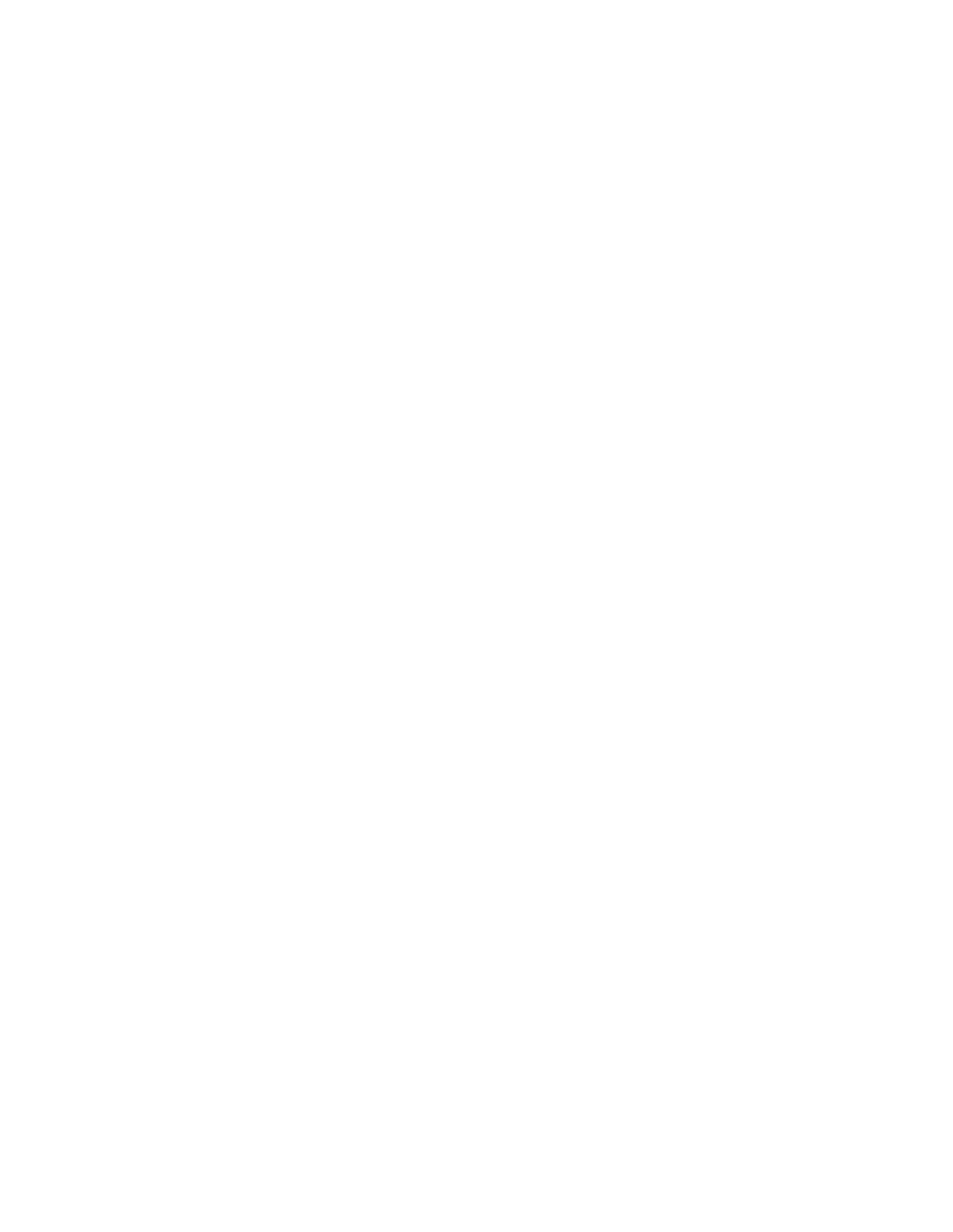#### **Enhancing Value to Existing and Future Workloads with IBM z13**

An IBM Redbooks Point-of-View publication from IBM Systems

**By Harry Yudenfriend,** IBM Fellow

#### **Highlights**

Discover how to take advantage of advances in technology to address key demands on today's mainframes:

- Cloud computing, analytics, mobile access, social media, and security (CAMSS) put new demands on businesses and IT for enhanced resilience, performance, and scale.
- The volume of data and increased file sizes push networks to their limits and stress quality of service.
- A powerful, workload-optimized, open, agile, and highly secure IT infrastructure is required to meet customer expectations.





## **The business environment demands responses from technology**

Technologies are rapidly changing the business environment. Cloud computing is increasingly seen as a growth engine for business with new applications and capabilities. The proliferation of mobile devices, social media access, massive amounts of data, and the ever-looming threat of security breaches, make it imperative for organizations to adapt to meet these demands. More and more organizations are relying on real-time insight from structured and unstructured data to make important decisions and to drive customer interactions. Having a robust IT infrastructure is essential in order for organizations to thrive in this new reality.

A recommendation made by the IBM® Institute of Business Value concerning these issues is that *an IT infrastructure must adapt to changing technologies and business requirements, and be prepared to address numerous disruptions that can halt a digital enterprise*. 1

These new dynamics are reframing the conversations on IT infrastructure. In addition, C-level executives are acknowledging that a robust IT infrastructure is essential. The increased reliance on data as a vital resource combined with the expectations of today's customers are forcing organizations to search out new and innovative ways to use hardware, software, networking, and storage.

The IBM z Systems™ have many distinct advantages in this dynamic business environment:

- z Systems are built on years of IBM leadership in virtualization and can host more virtual machines in a single footprint than any other platform. Its superior management services enables a mainframe's resources to be shared among workloads, achieving the highest possible utilization of the platform.<sup>2</sup>
- **EXC** z Systems are architected to operate with the highest levels of reliability and availability. Each component is built to be resilient with support for nondisruptive configuration changes and dynamic replacement capabilities.

[GBE03612USEN&appname=skmwww#loaded](http://www-01.ibm.com/common/ssi/cgi-bin/ssialias?htmlfid=GBE03612USEN&appname=skmwww#loaded)

<sup>1</sup>*The IT infrastructure conversation*, IBM Institute for Business Value, 2014, GBE03612-USEN-01, found at: [http://www-01.ibm.com/common/ssi/cgi-bin/ssialias?htmlfid=](http://www-01.ibm.com/common/ssi/cgi-bin/ssialias?htmlfid=GBE03612USEN&appname=skmwww#loaded)

*<sup>2</sup> Comparing Virtualization Alternatives - What's best for your business? Solitaire Interglobal Report, 2012. found at:*  [http://public.dhe.ibm.com/common/ssi/ecm/en/zsl03192usen/](http://public.dhe.ibm.com/common/ssi/ecm/en/zsl03192usen/ZSL03192USEN.PDF) ZSL03192USEN.PDF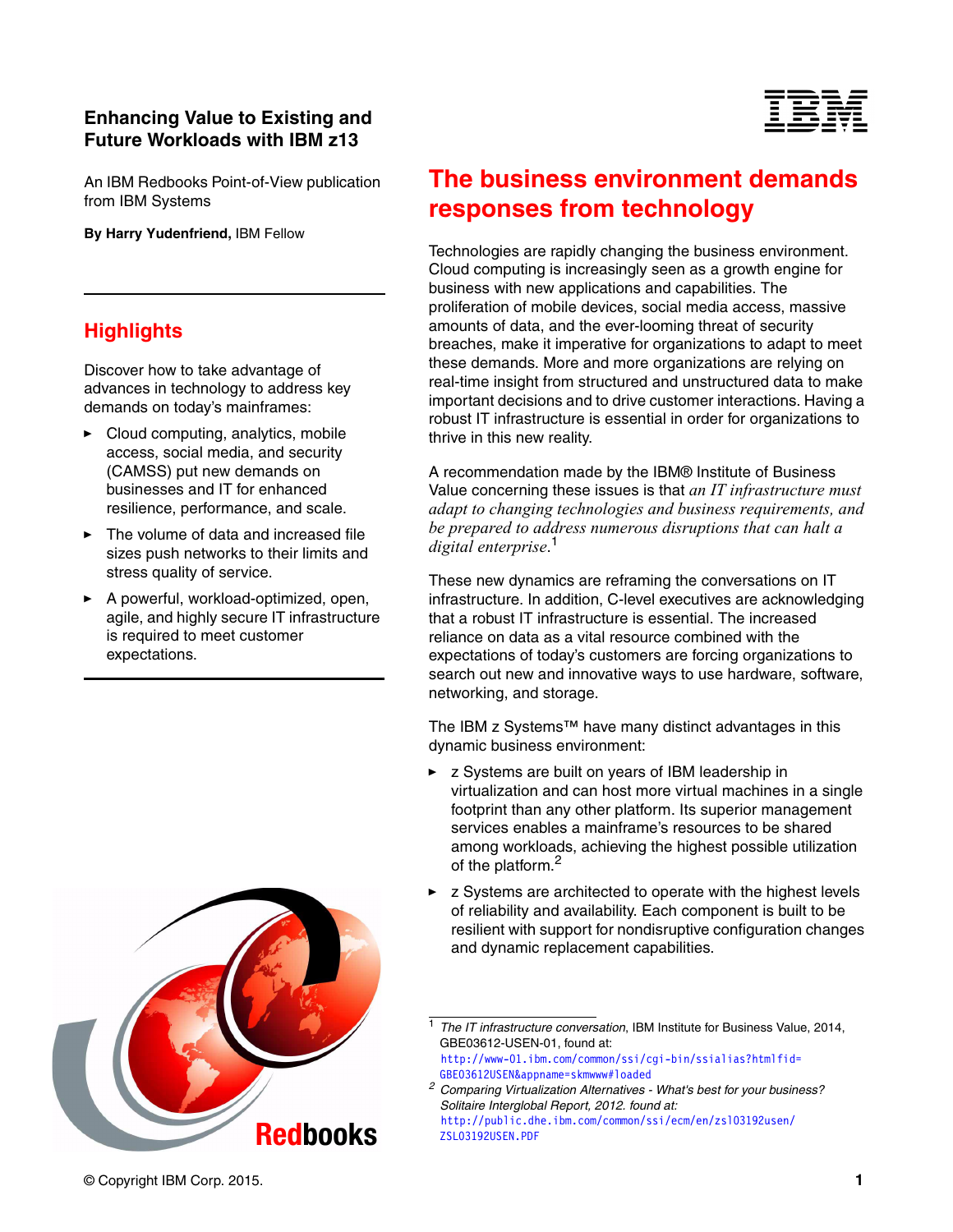- **EXEL** z Systems have garnered some of the highest marks for security in the industry.
- It has been found that a mainframe-based cloud implementation can cost less, overall, than a cloud built on other, competing platforms.

### **IBM z Systems I/O plays an important role in supporting workloads**

No matter where you start in your IT infrastructure analysis, the ability to access, process, and move data to support your workloads is a key factor. IBM's strategy ensures that IBM mainframes provide the I/O capabilities necessary to handle the volume, velocity, processing power, and resilience needed for the new demands on and for data. The ability to provide consistent and secure interfaces and the ability to get the right data to the right people are essential for today's environment. The z Systems with its forward thinking architecture is positioning itself to handle these demands now and in the future.

The growth in cloud computing, analytics, mobile access, social media, and security (CAMSS) drive additional requirements on z Systems. It must be able to execute transactions with the same service level agreements (SLA) and enterprise class qualities of service that the most demanding of z Systems clients have come to expect. For example, adding new data sources from the cloud into a workflow might increase elapsed times. Mobile access to data on z Systems might add an unpredictable increase in transaction volume resulting in I/O contention. It is critical that middleware (such as, IBM DB2®, IBM CICS®, IBM MQ, and IBM IMS™) can scale to meet these demands. Lowering database transactional latency is critical to mitigate the impact of new data sources and transaction volumes on both the existing and new workloads.

The IBM z13™ is built from the casters up for CAMSS workloads. The I/O enhancements provides reduced transactional latency, thus mitigating increases to transaction response times that might be introduced by adding cloud sourced data to the work flows. These performance improvements also enhance the scalability of IBM z/OS® and middleware, such as DB2, to meet the demands of mobile applications. The increase in the volume of I/O is driving the requirement for further improvements to the already industry leading quality of service (QoS) capabilities of

z Systems. These new QoS enhancements affect processing in the following ways:

- $\blacktriangleright$  Reduce transactional latency to mitigate increases in transaction response times introduced by adding new data sources and workloads.
- $\blacktriangleright$  Improve resilience by enhancing the quality of the Fibre Channel links to reduce error rates and increasing performance to handle workload spikes and contention that might occur after hardware failures.
- $\blacktriangleright$  Extend the z/OS workload manager into the storage area network (SAN) fabric to manage the end-to-end work according to client specified policy. This capability includes all read and write operations and the synchronous replication activity generated by write operations using the IBM DS8870 Metro Mirror technology.
- Provide reduced cost for the physical infrastructure with enhanced virtualization to allow sharing more of the enterprise I/O traffic over shared inter switch links (ISLs).
- $\blacktriangleright$  Provide improved availability with additional flexibility and scale to the I/O configuration.

z13 is the latest generation of the IBM mainframe to deliver substantial value to the I/O infrastructure:

- ► IBM Fibre Connection (FICON®) Dynamic Routing is a feature that enables use of SAN dynamic routing polices in the fabric to lower costs by allowing clients to share FICON and Metro Mirror (FCP) on the same inter-switch links (ISLs). This feature can reduce the cross site bandwidth requirements and simplify configuration definitions and performance management by providing predictable and repeatable performance.
- - Mainframe SAN Fabric Priority with the IBM DS8870, or other storage technologies, extends the z/OS Workload Manager (WLM) to the SAN infrastructure providing improved resilience and autonomic capabilities while enhancing the value of FICON Dynamic Routing. Fabric priority is supported for FICON Express16S and FICON Express8S channels on the IBM z13.
- $\blacktriangleright$  FICON Express16S with the IBM DS8870 and 16 Gbs host bus adapters, enables the IBM z13 to provide up to 32% reduced I/O service times for DB2 log writes as compared to FICON Express8S on EC12.This difference can reduce DB2 transactional latency by up to 19%. Additionally, I/O bound batch jobs can also reduce elapsed time by up to 32%, thus helping to relieve pressure on the batch window.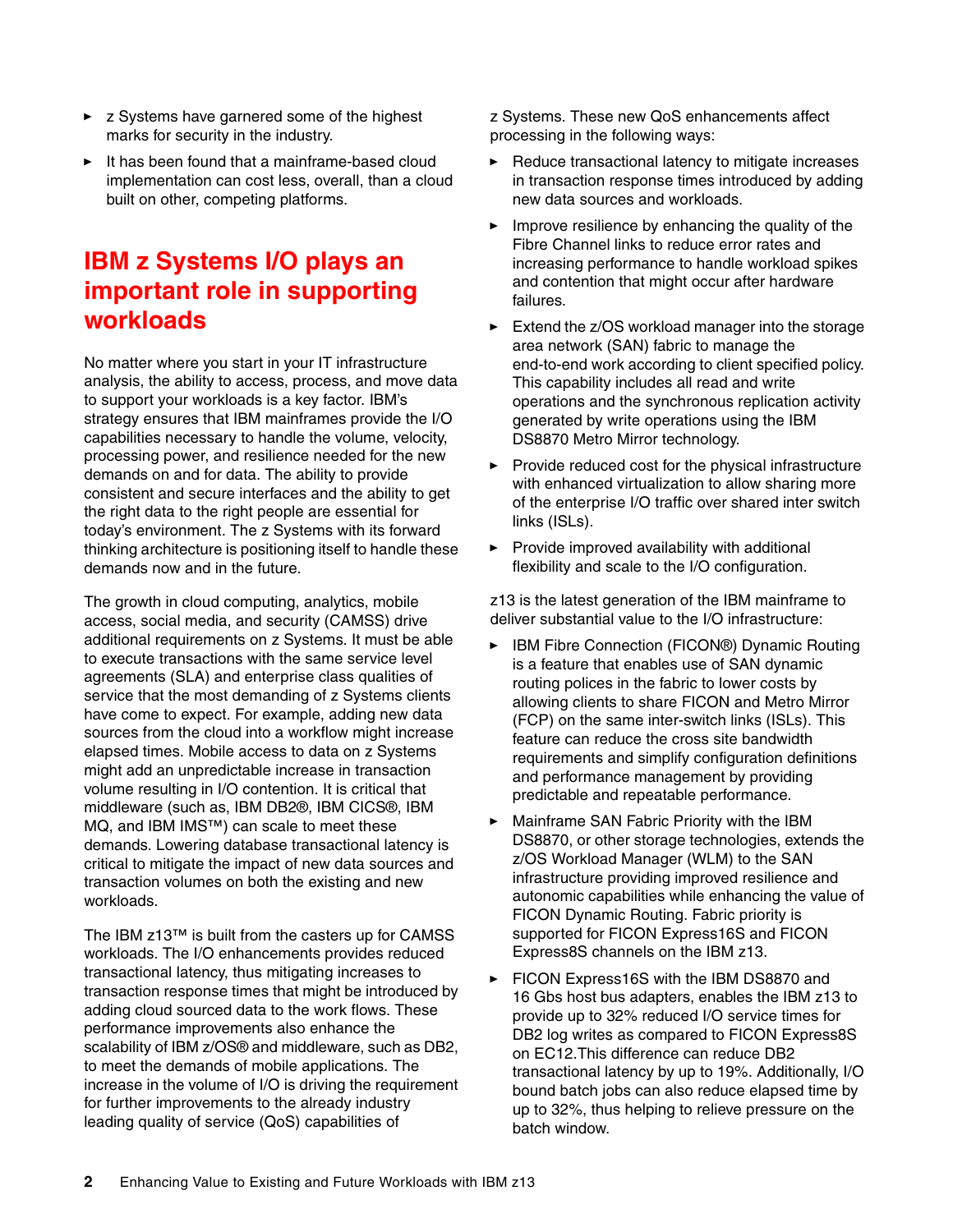- - FICON Express16S channels provide Forward Error Correction (FEC) technology. The host bus adapters (HBAs) enable the Fibre Channel link protocol to operate at higher speeds, over longer distances, with reduced power and higher throughput, while retaining the same reliability and robustness that FICON is traditionally known for.
- IBM High Performance FICON for z Systems (zHPF) Extended Distance II feature with the IBM DS8870 or other supporting storage, reduces the impact of distance on zHPF I/O response times by up to 50% at 100KM for large write operations (>64K), providing significant response time improvements after a HyperSwap® for multi-site IBM Parallel Sysplex® environments. FICON Express16S and FICON Express8S support the zHPF Extended Distance II protocol to DS8870 16 Gbs capable ports.
- ► Scaling to six logical channel subsystems (LCSS) allows for up to 85 client usable LPARs.
- All z13 FICON channels (FICON Express8, FICON Express8S, and FICON Express16S) support up to 32K devices per channel, up from 24K on the EC12.
- A fourth subchannel set for each logical channel subsystem (LCSS) is provided to eliminate single points of failure for storage after a disk failure. It facilitates the exploitation of IBM DS8870 Multi-target Metro Mirror storage replication with IBM Geographically Dispersed Parallel Sysplex™ (IBM GDPS®) and IBM TotalStorage Productivity Center for Replication (IBM TPC-R) HyperSwap.

#### **Improve quality of service**

IBM z Systems input/output (I/O) channels provide a pipeline through which data is exchanged between systems or between a system and external devices. Fibre Connection (FICON) is an IBM I/O technology (used by z Systems) built on the Fibre Channel architecture.

Reducing transactional latency mitigates increases to transaction response times introduced by adding workloads. Also, performance improvements might improve the scalability of IBM z/OS and middleware, (such as, DB2) to meet the demands of mobile applications and analytics. The increase in the volume of I/O activity drives the requirement for further improvements to the already industry leading quality of service capabilities of z Systems.

The FICON channel matches data storage and access requirements with the latest technology in servers,

control units, and storage devices. The FICON Express16S channels allow faster and more efficient data transfer while at the same time allowing you to use currently installed single mode and multimode fiber optic cabling. FICON uses long wavelength (LX) and short wavelength (SX) transceivers with multimode and single mode fiber optic media for data transmission.

FICON Express16s channels reduce I/O latency. This feature is valuable for reduced transactional latency for databases and shrinking the batch window for I/O bound batch work. IBM performance testing shows that FICON Express16s and DS8870 16 Gbs Fibre Channel ports improves I/O service times between by up to 32% as compared to FICON Express8S running on the IBM EC12.<sup>3</sup>

In support of the IBM z13 Mainframe, the IBM DS8870 storage subsystem also adds enterprise class qualities of service to further provide value for z System clients. The IBM DS8870 has issued a statement of direction  $(SOD)^4$  for 2Q2015 for the support of 16 Gbs host bus adapters to complement the FICON Express16S channel. In addition, QoS features include Forward Error Correction codes for optical links to improve reliability, comprehensive SAN fabric priority controlled by the z/OS Workload Manager and propagated to replication traffic to improve resilience and FICON Dynamic Routing support to help clients reduce cost.

#### **Streamline I/O execution**

zHPF is an optional feature that streamlines z Systems I/O execution for some I/O capabilities. Essentially, zHPF uses the hardware assists built into Fibre Channel host bus adapters (HBAs) for the FCP protocol, to transport z Systems I/O commands. At the same time, zHPF preserves the z Systems traditional qualities of service, such as:

- -In-band I/O measurements
- $\blacktriangleright$  End-to-end data integrity protection transparent to applications and middleware
- Workload management
- - Self-describing components for recognition of single points of failure

The main value of zHPF is I/O performance. With zHPF, fewer Fibre Channel sequences are needed to execute an I/O operation. I/O latency is reduced and

<sup>3</sup> Fifty percent mix of reads and writes, 256K per I/O operation

<sup>4</sup> Release memorandum - RFA 61029 - 01/14/15 (RFA Guide 29.08), section 2.7.7, FICON Express16S - a new generation for FICON, zHPF, and FCP.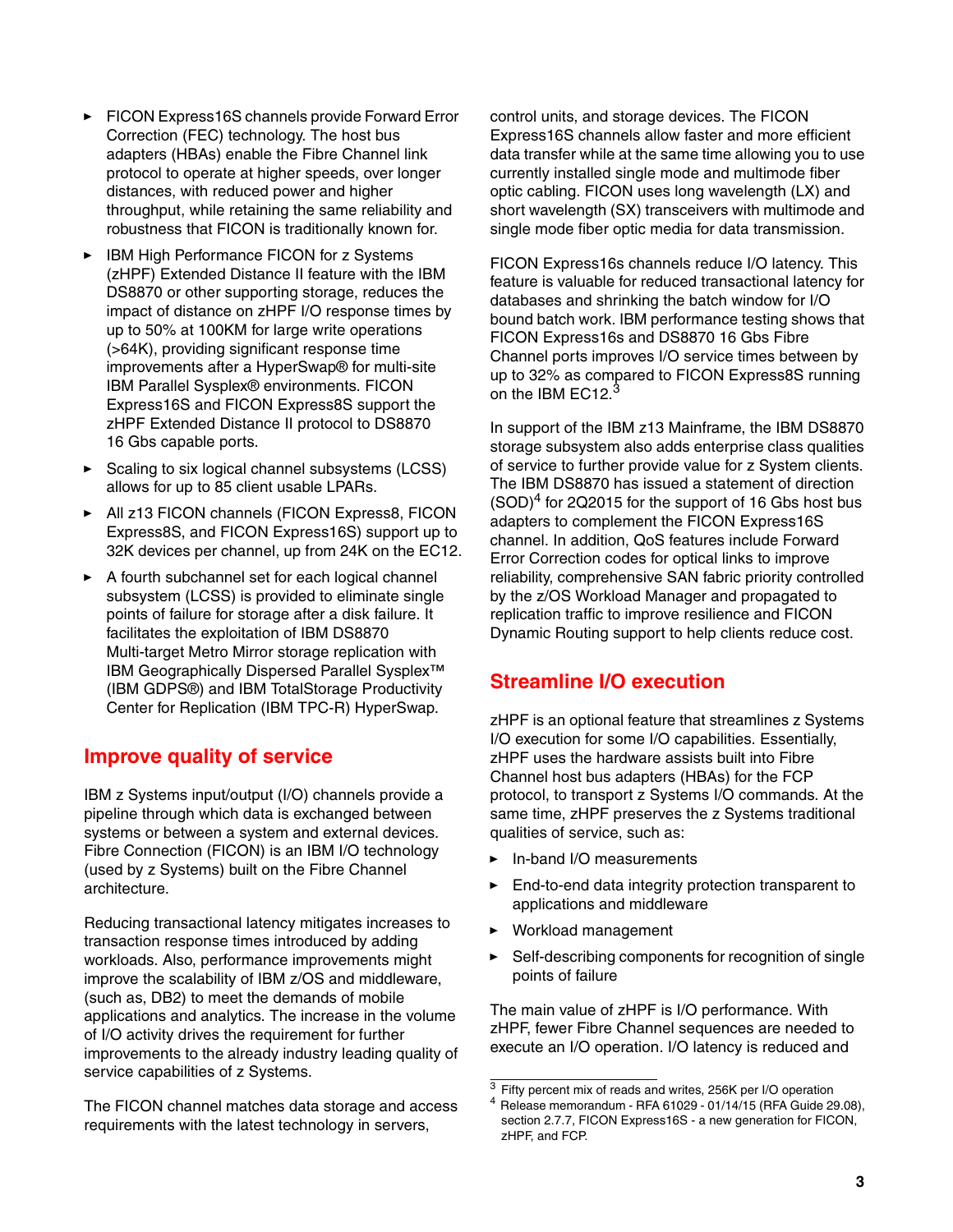there is less contention at the channel, control unit ports, and in the SAN fabric.

zHPF supports multitrack operations. It allows the channel to operate at rates that fully use the bandwidth of a FICON Express channel. The zHPF device commands fully support multiple tracks of data that can be transferred in a single I/O operation.

The zHPF Extended Distance II feature available with the z13 and IBM DS8870 (2Q2015) improves the I/O service time for executing large write operations (> 64 KB) at long distances. FICON and zHPF both support 100 KM distances. The FCP transport used by zHPF typically requires an interlocked round trip between the channel and control unit for each 64KB to be written. Enhancements to zHPF are provided to help eliminate the multiple interlocked round trips thus reducing the I/O service for large write operations at a distance. Long distance writes can occur, for example, after a Hyperswap event or in a multi-site workload with application systems running in both sites

By addressing limits on the FICON channels, consolidating multiple storage subsystems on the same set of channels (such as, a switch distributed star topology) is possible. This action increases the scale of the I/O configuration and facilitates the use of other I/O technologies by freeing I/O adapter slots. For example, zEDC, RoCEE Express and Flash Express all require I/O adapter slots.

#### **Support for dynamic routing policies in the SAN**

With z13, FICON channels are no longer restricted to the use of static SAN routing policies for cascading FICON directors. This enhancement is provided to reduce cost, improve performance, simplify management, and position z Systems for future innovations is SAN technology. The z Systems feature that supports dynamic routing in the SAN is called FICON Dynamic Routing (FIDR). FIDR is designed to be switch vendor agnostic. Clients need to determine which switch vendors support FIDR or only enable FIDR for switches that support FIDR. It is important to understand that dynamic routing policies must be used only with supporting switches and devices. z/OS health checks and HCD function are added to help clients identify devices that support FIDR and switches that are running with FIDR enabled.

The IBM z13 provides an architected means for the host operating system software to specify an I/O priority for the SAN fabric use. This capability allows  $z$ /OS to extend the  $z$ /OS Workload Manager (WLM) $<sup>5</sup>$  to</sup> manage the SAN fabric, thus completing the management of the entire end-to-end flow of an I/O operation.6 The z/OS operating system manages the flow by first querying the range of supported fabric priorities from each SAN switch in the I/O configuration. From this information, z/OS derives a priority range supported for all the physical switches. WLM then assigns I/O priorities consistent with the client specified goals for the workloads within the supported range.

With the Fabric I/O priority specified by WLM, the write operations are managed by the fabric. For read operations, when the IBM DS8000® sends the data to the host, the DS8870 uses the I/O priority specified by WLM on the original read I/O command. This priority setting enables the fabric to manage the return of the data to the host according to the appropriate priority. As more and more I/O work shares a pool of ISLs, fabric priority is a critical capability for managing performance toward the client goals. The IBM DS8870 is also enhanced to propagate the fabric priority of the write operations that require replication services such as, IBM Metro Mirror to the FCP-based generated I/O activity. This innovation provides a true end-to-end workload management capability for z/OS traffic through the SAN infrastructure.

As more and more I/O work shares a pool of ISLs, fabric priority is a critical capability for managing performance toward the client goals. The IBM DS8870 is also enhanced to propagate the fabric priority of the write operations that require replication services, such as, IBM Metro Mirror to the PPRC FCP-based generated I/O activity. This innovation provides a true end-to-end workload management capability for z/OS traffic through the SAN infrastructure.

#### **Reduce I/O latency and improve I/O resiliency**

The primary value of moving to faster link technologies is reduction of I/O latency for "large" read/write operations. The time for DB2 to write to the log can also be quite substantial. A reduction in log write latency improves DB2 transactional latency. As stated

<sup>5</sup> Robert Vaupel, Managing Workloads in z/OS, IBM Systems Magazine, January 2004, found at: [http://www.ibmsystemsmag.com/mainframe/administrator/](http://www.ibmsystemsmag.com/mainframe/administrator/systemsmanagement/Managing-Workloads-in-z-OS/) systemsmanagement/Managing-Workloads-in-z-OS/

<sup>6</sup> Harry M. Yudenfriend, IBM System z® Innovations Automatically Define Configurations for Greater Availability, IBM Systems Magazine, July 2013, found at: [http://www.ibmsystemsmag.com/mainframe/storage/](http://www.ibmsystemsmag.com/mainframe/storage/Data-Management/zdac_yudenfriend/) Data-Management/zdac\_yudenfriend/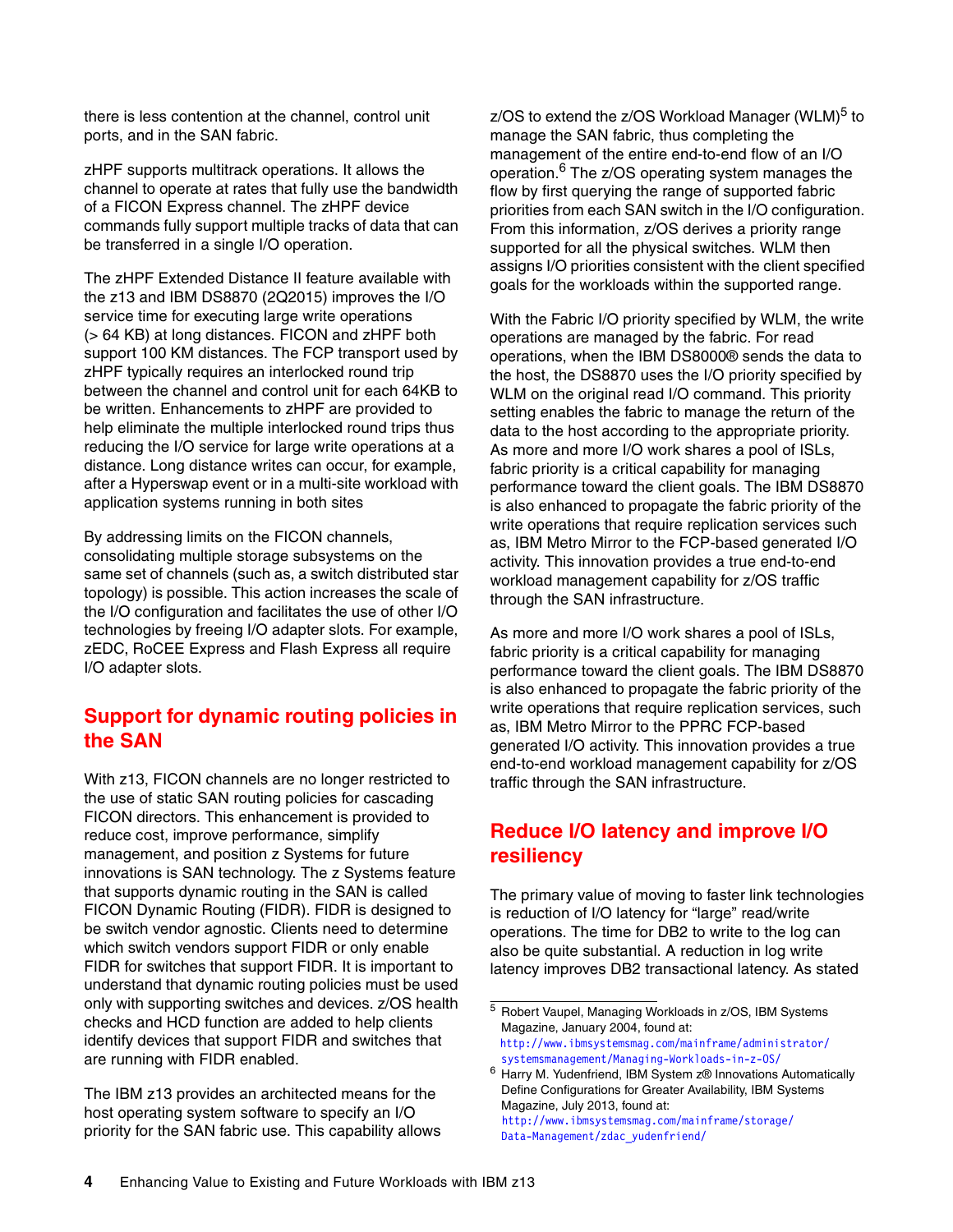previously, FICON Express16S with DS8870 16 Gbs links can reduce I/O service times for the DB2 log write up to 32%. For a well-tuned SAP banking workload, 60% of the transactional latency is spent waiting for synchronous I/O. This synchronous I/O is devoted to writes to the DB2 log. A 32% reduction applied to 60% of the latency yields a 19% improvement to the transactional latency, a substantial improvement.

It is important to understand two important facts about the history of the z Systems FICON Express channels and their growing capabilities in terms of increasing I/O rates and link bandwidth. First, the growth in I/O rates has been mostly from High Performance FICON for z Systems (zHPF). Second, the growth in link bandwidth also comes mostly with zHPF exploitation. Both of these trends will continue.

The faster link speeds are more sensitive to the quality of the cabling infrastructure. In the past, if the optical fibers were abused (such as if they were subjected to excessive bending and twisting, leaving the dust covers off, or faulty connections at patch panels), clients might have seen an increase in I/O error rates after transitioning to a faster link speed (for example, 4 Gbs to 8 Gbs). IBM z Systems brings an Enterprise Class of quality to the FICON Express16S channel to help smooth the transition to faster link speeds.

With the FICON Express16s channel, IBM added Forward Error Correction (FEC) capabilities to the Fibre Channel link protocol, using the most advanced FEC coding in the industry. FEC allows FICON channels to operate at higher speeds, over longer distances, with reduced power and higher throughput, while retaining the same reliability and robustness that FICON has traditionally been known for.

With FEC enabled, errors that might occur the faster link speeds will likely be corrected by the error correction technology in the optical transmit/receive ports. Clients will experience fewer I/O errors, thereby easing the transition to the new link technologies and reducing the potential impact to any production workloads by I/O errors. For optimal value, the end-to-end channel to control unit path needs to run at 16 gigabit link speed for the optimal latency reduction. Likewise, each link, the entire path from the channel through the switch ports to the storage subsystem, should be protected by an FEC capable link to minimize the risk of I/O errors.

z Systems provide two tools for testing the I/O configuration:

- ► IBM System z I/O Exerciser simplifies the chore of exercising the I/O connections in the I/O configuration before bringing up z/OS and running production work. It helps identify possible cabling or definition errors by validating that all the paths defined to each device actually connect to the same physical device. Additionally, a data transfer stress test is performed to help verify the quality of the cabling infrastructure.
- IBM z/OS I/O Exerciser runs as a started task under z/OS. It can be used to test individual device ranges in a controlled fashion. To obtain this tool, go to this web page:

#### [https://www14.software.ibm.com/webapp/iwm/web](https://www14.software.ibm.com/webapp/iwm/web/preLogin.do?source=swg-beta-ibmioexzos) /preLogin.do?source=swg-beta-ibmioexzos

When errors are detected, how does the client identify the root cause? In other words, which connection is faulty? The new T11 Read Diagnostic Parameters Extended Link Service (RDP ELS) defines a method for some intelligence in the SAN fabric to retrieve standard counters that describe the optical signal strength (send and receive), error counters, and other critical information for determining the quality of the link. SAN management tooling can be used to display the link information for every architected point in the connection.

In a future release of z/OS, after a link error is detected (for example, IFCC, CC3, reset event, or link incident report), link data returned from Read Diagnostic Parameters is used to differentiate between errors due to failures in the optics versus failures due to dirty or faulty links. Additionally, z/OS health checks will be delivered to detect when the end-to-end link speeds are inconsistent and if all paths to a control unit have inconsistent link speeds. This capability simplifies diagnosing performance problems. Finally, z/OS operator commands will allow clients to display the diagnostic parameters, which includes information such as the optical signal strength, so that clients can pinpoint bad links without having to move around the floor inserting light meters.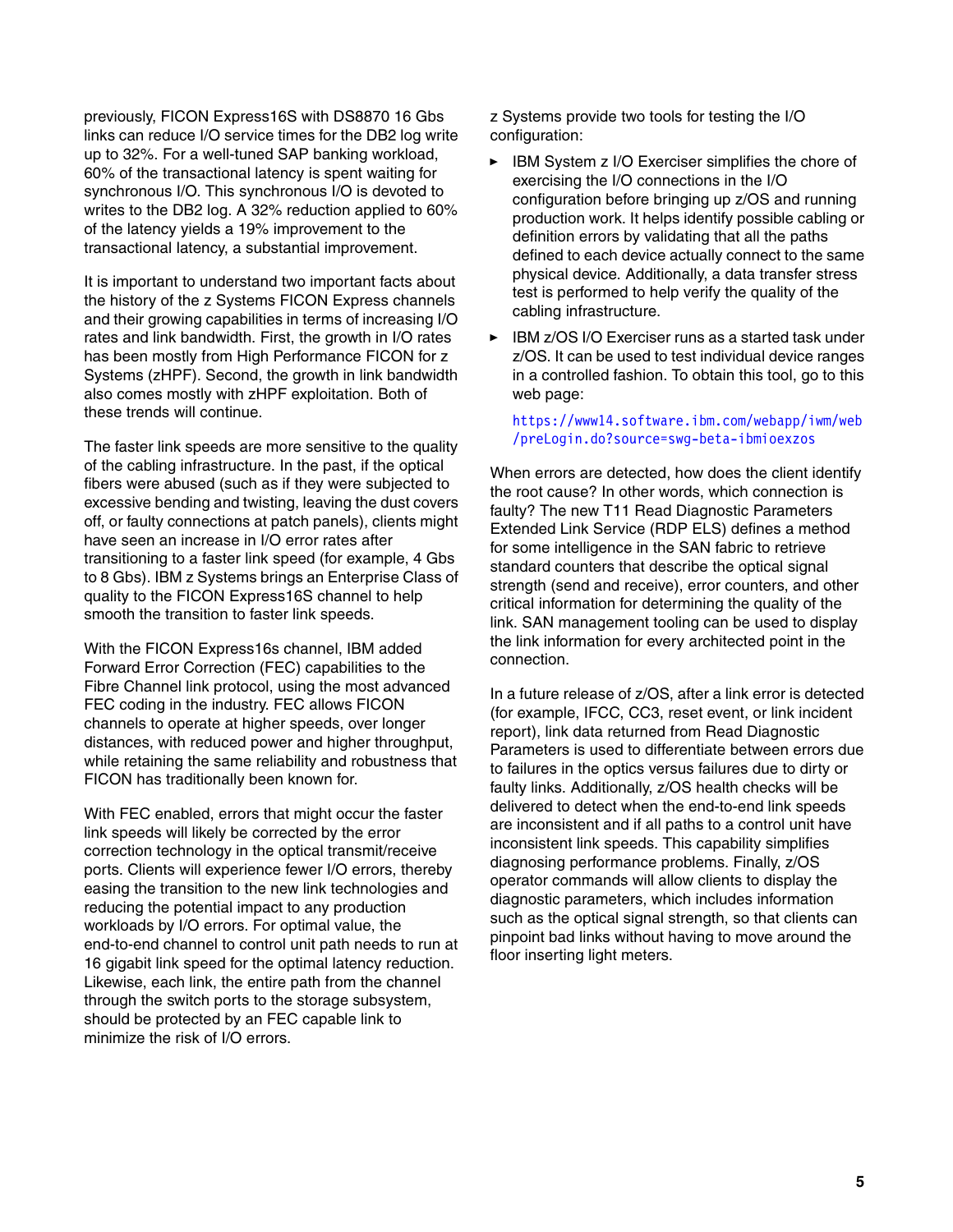#### **What's next: How IBM can help**

IBM has a broad range of expertise to help you incorporate existing, new, and emerging workloads into your z Systems environment. IBM can help you with any z Systems issues you have around these workloads.

The z Systems continue to make improvements that support new and dynamic workloads. For more information about z Systems, contact your local IBM representative.

#### **Resources for more information**

For more information about the concepts highlighted in the paper, see the following resources:

- *Get More Out of Your IT Infrastructure With IBM z13 I/O Enhancements,* REDP-5134

[http://www.redbooks.ibm.com/abstracts/redp513](http://www.redbooks.ibm.com/abstracts/redp5134.html?Open) 4.html?Open

- *IBM System z Connectivity Handbook*, SG24-5444 [http://www.redbooks.ibm.com/abstracts/sg24544](http://www.redbooks.ibm.com/abstracts/sg245444.html?Open) 4.html?Open
- *IBM zEnterprise System Technical Introduction*, SG24-8050

[http://www.redbooks.ibm.com/abstracts/sg24805](http://www.redbooks.ibm.com/abstracts/sg248050.html?Open) 0.html?Open

- *System z End-to-End Extended Distance Guide*, SG24-8047

http://www.redbooks.ibm.com/abstracts/sg24804 7.html?Open

- *Security on the IBM Mainframe: Volume 1 A Holistic Approach to Reduce Risk and Improve Security*, SG24-7803

[http://www.redbooks.ibm.com/redpieces/abstrac](http://www.redbooks.ibm.com/redpieces/abstracts/sg247803.html?Open) ts/sg247803.html?Open

- *Understanding Mainframe Economics*, REDP-5127

[http://www.redbooks.ibm.com/abstracts/redp512](http://www.redbooks.ibm.com/abstracts/redp5127.html?Open) 7.html?Open

- IBM z Systems product page

[http://www-03.ibm.com/systems/z/?lnk=mprSY-sy](http://www-03.ibm.com/systems/z/?lnk=mprSY-sysz-usen) sz-usen

- IBM z Systems Academic Initiative

[http://www-03.ibm.com/systems/z/education/aca](http://www-03.ibm.com/systems/z/education/academic/schools_ap.html) [demic/schools\\_ap.html](http://www-03.ibm.com/systems/z/education/academic/schools_ap.html)